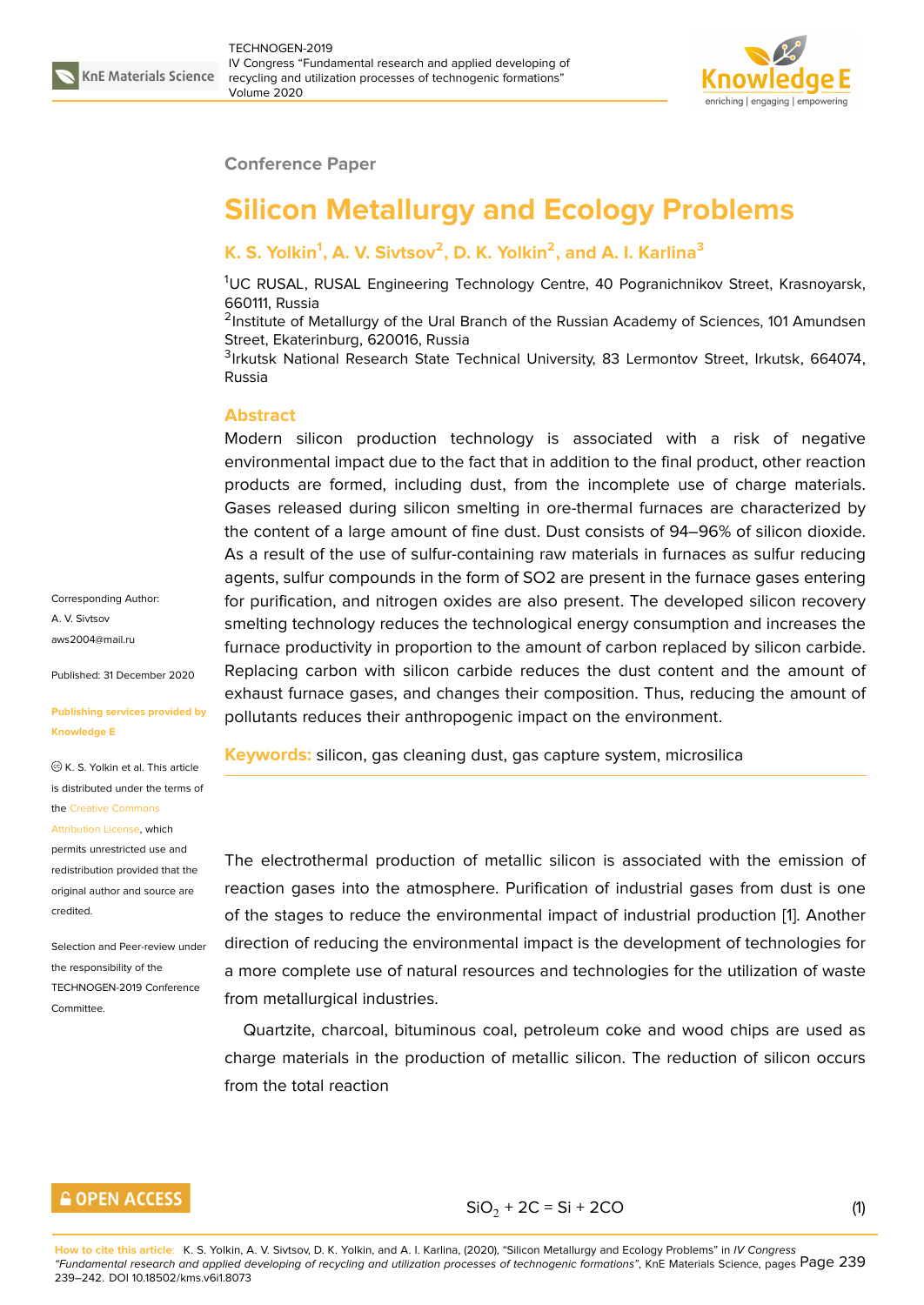According to modern theory, the process of silicon reduction in ore-thermal furnaces occurs in several stages. The first of them in the low-temperature zone of the furnace is the formation of silicon carbide by reaction

$$
SiO_2 + 3C = SiC + 2CO \tag{2}
$$

As the charge is introduced into the high-temperature zone of the furnace with increasing temperature, the formed silicon carbide interacts with the residual silica of quartzites by the reaction

$$
SiO2 + 2SiC = 3Si + 2CO
$$
 (3)

The result of this interaction is crystalline silicon, and silicon carbide in this case is the carrier of the reduction potential. Therefore, the replacement of part of the carbon reducing agents with silicon carbide is of certain practical and economic interest [2].

When comparing reactions 1 and 3, it is seen that in the first case, when preparing silicon, two moles of CO are formed per mole of silicon, while in reaction 3, two moles of CO are formed when three moles of silicon are obtained. The significance of this [ra](#page-3-0)tio served as the basis for the creation of technology for the production of technical silicon using its carbide. To test this technology, industrial tests were conducted on the use of silicon carbide materials in the production of technical silicon in powerful industrial electric furnaces. Silicon carbide of industrial production was used as a material.

Industrial silicon carbide is obtained in batch resistance electric furnaces by reduction of silica with carbon by reaction

$$
SiO_2 + 3C = SiC + 2CO \tag{4}
$$

As raw materials, quartz sand containing a minimum amount of impurities, and carbon reducing agents are used: petroleum coke or other low-ash carbon materials [3]. To increase the efficiency of using silicon carbide as a reducing agent, all small classes of raw materials for the production of technical silicon can be applied, which are formed when the mixture is prepared for smelting, namely, small classes of quartzite 0–[20](#page-3-1) mm and screenings (0–5 mm) of all types of reducing agents: charcoal, petroleum coke, coal.

**Testing.** When conducting experimental melts, the raw materials typically used at the plant for the production of silicon were used: quartzite, charcoal, petroleum coke, coal from Colombia and Kazakhstan in the proportions established by the factory production program for quality [4].

Table 1 shows the data on the consumption of charge materials, electricity and furnace productivity, obtained as a result of an industrial campaign to partially replace carboncontaining material[s w](#page-3-2)ith silicon carbide. It is easy to notice a significant increase in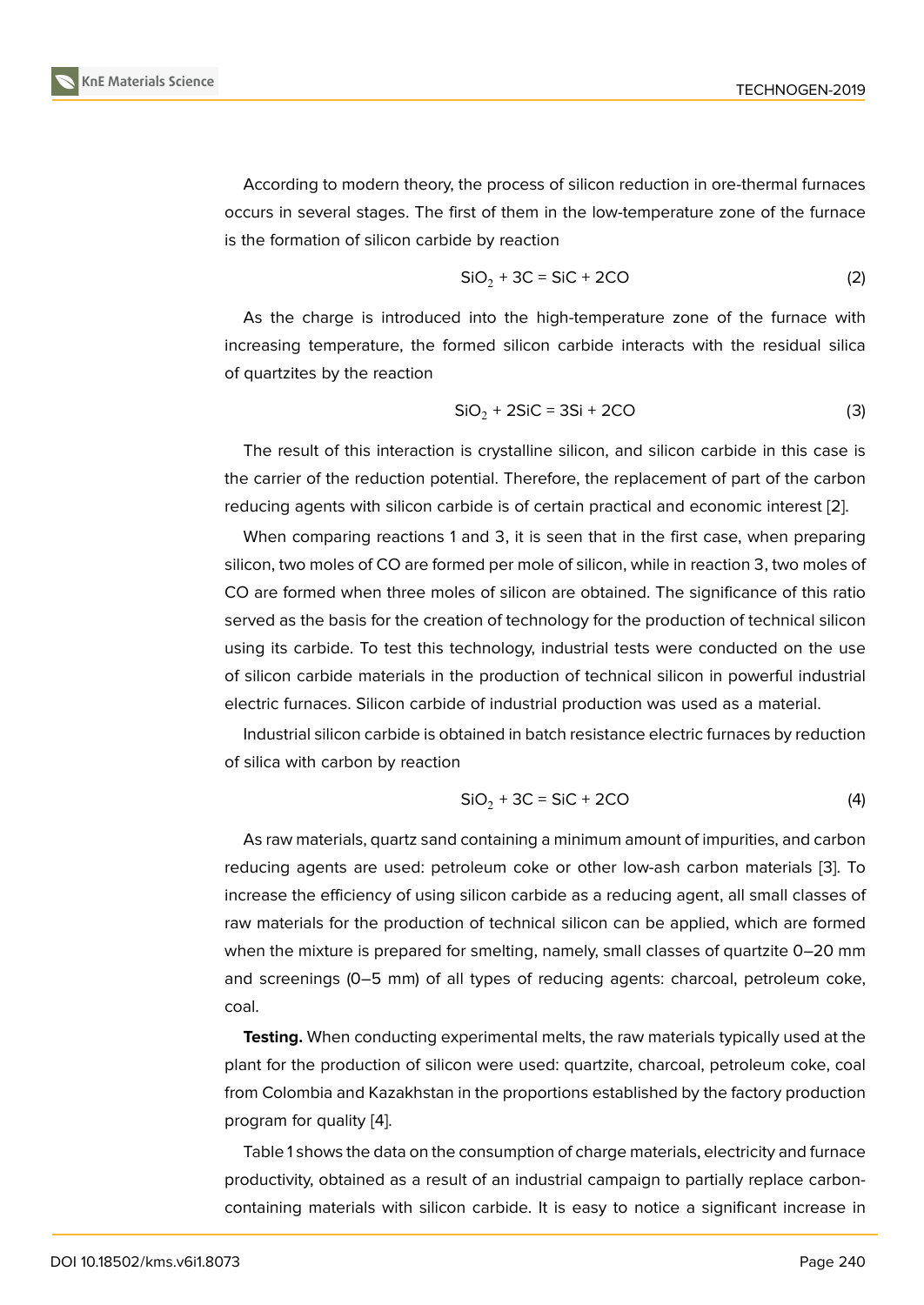productivity and a decrease in specific energy consumption as the carbide-containing additive increases. Of course, this is mainly caused by the introduction into the technological process of the finished intermediate of the total reduction reaction (1), the production of which does not require energy. However, having a higher electrical resistivity than carbon reducing agents, silicon carbide increases the resistance of the furnace charge zone and, accordingly, increases the arc component of the power, and, consequently, the intensity of silicon reduction.

|                     | Consumption per 1 ton of silicon, t/t |                  |                 |                 |
|---------------------|---------------------------------------|------------------|-----------------|-----------------|
|                     | typical charge                        | replacement 7% C | replacement 10% | replacement 20% |
| Quartzite           | 3.046                                 | 2.787            | 2.658           | 2.324           |
| Silicon carbide     |                                       | 0.323            | 0.409           | 0.627           |
| Electricity, mWh/t  | 16.28                                 | 16.200           | 14.623          | 13.223          |
| Productivity, t/day | 29.40                                 | 30.96            | 34.47           | 37.96           |

TABLE 1: Furnace operation performances with the use of silicon carbide.

The modern silicon production technology used in world and domestic practice is associated with a risk of negative environmental impact due to the fact that in addition to the final product, other reaction products are formed, including dust, from the incomplete use of charge materials. Gases released during silicon smelting in ore-thermal furnaces are characterized by the content of a large amount of fine dust. Dust consists of 94–96% of silicon dioxide. As a result of the use of sulfur-containing raw materials in furnaces as sulfur reducing agents, sulfur compounds in the form of SO2 are present in the furnace gases entering for purification, and nitrogen oxides are also present.

For a typical and experimental charges, the amount of reaction gases generated during the reduction smelting process was calculated. The calculation results are presented in table 2. Data on the dust content of the exhaust gases are shown in Figure 1. A positive environmental effect can be noted due to a significant (25–30%) reduction in the amount of exhaust gases and a decrease in their dust content. The composition of gases also changes significantly, which leads to a decrease in adverse environment[al](#page-3-3) load in the area of dislocation of enterprises producing technical silicon.

| gases            | typical charge | replacement 10 % C  |
|------------------|----------------|---------------------|
| C <sub>O</sub>   | 2414 $m^3$     | 1985 $m^3$          |
| CO <sub>2</sub>  | 1134 $m3$      | 803 $m3$            |
| H <sub>2</sub> O | 3041 $m3$      | 2079 m <sup>3</sup> |
| Total            | 6589 $m3$      | 4867 $m3$           |

TABLE 2: The amount of occurring gases per 1 ton of silicon.